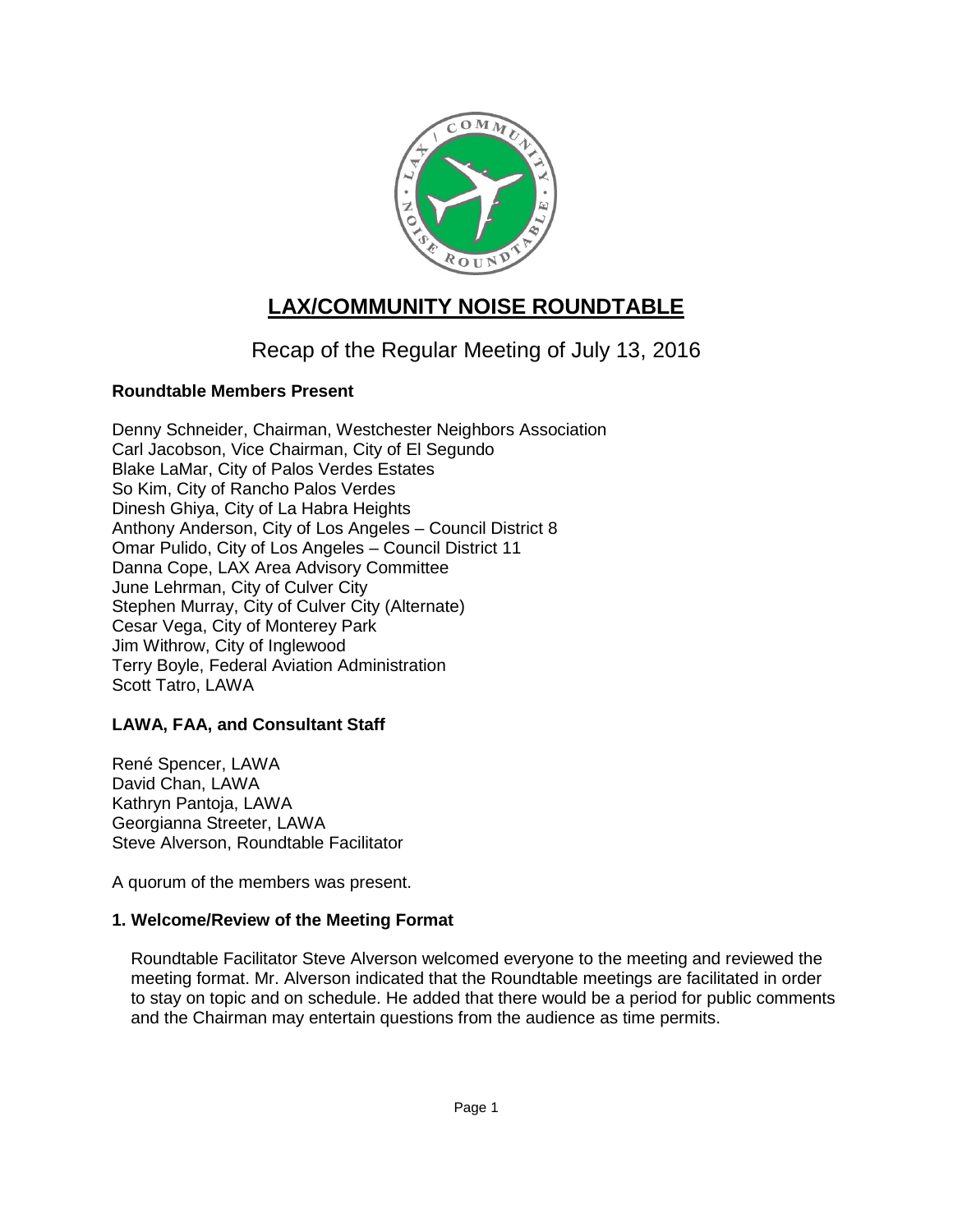#### **2. Call to Order**

Roundtable Chairman Schneider called the meeting to order at 7:00 p.m. PDT in the Samuel Greenberg Boardroom at LAX.

#### **3. Comments from the Public**

Chairman Denny Schneider opened the public comment period and asked that speakers keep their remarks to two to three minutes in length.

Several residents from Monterey Park, including Mayor Mitchell Ing and Vice Mayor Teresa Real Sebastian, commented on the increased number of low and loud aircraft flying over Monterey Park. They expressed a belief that the extended downwind arrival was only to be used in emergency situations and inquired whether or not the arrival procedures have changed. The Vice Mayor requested that Work Program Item A7, "Extended Downwind Approach," be given a higher priority.

A 25-year resident of La Habra Heights expressed similar concerns to those of the Monterey Park residents regarding overflights of his community.

A resident of South Los Angeles expressed an interest in raising the priority for Work Program B2: Evaluate the 60 dB CNEL Noise Contour for Eligibility for Sound Insulation and having LAWA report on the status of using ANOMS to assist in defining the 60 CNEL contour. She also expressed an interest in receiving an update on Work Program B1: Low Frequency Noise.

When there were no further comments, Chairman Schneider closed the public comment period.

## **4. Election of Roundtable Officers for Two-Year Term**

Member Danna Cope presided over the Chairman and Vice Chairman election process. She noted that the Roundtable had solicited nominations for both positions and received two nominations from Member Withrow: one for current Chairman Schneider and the other for current Vice Chairman Jacobson. Member Cope opened the nomination process to Roundtable members calling three times for any other nominations for Chairman and Vice Chairman. Hearing no other nominations for Chairman and Vice Chairman, member Cope closed the nominations and acknowledged that Denny Schneider and Carl Jacobson were elected Roundtable Chairman and Vice Chairman, respectively, by acclamation.

## **5. Concerns Regarding Aircraft Overflights of Monterey Park**

Margaret Leung, a Monterey Park resident and Planning Commissioner, gave a presentation about aircraft overflights of Monterey Park noting that aircraft pass over the Santa Monica VOR at 7,000 feet above mean sea level (MSL) and descend to 2,500 feet MSL prior to making a U-turn over Monterey Park to land at LAX. Ms. Leung indicated that she believed that the extended downwind approach was only to be used in emergencies or during poor weather. She noted that the elevation of Monterey Park is 900 feet, which means most aircraft are at 1,600 feet above ground level when flying over homes. Ms. Leung indicated that there was an increase in the number of extended downwind arrivals based on recent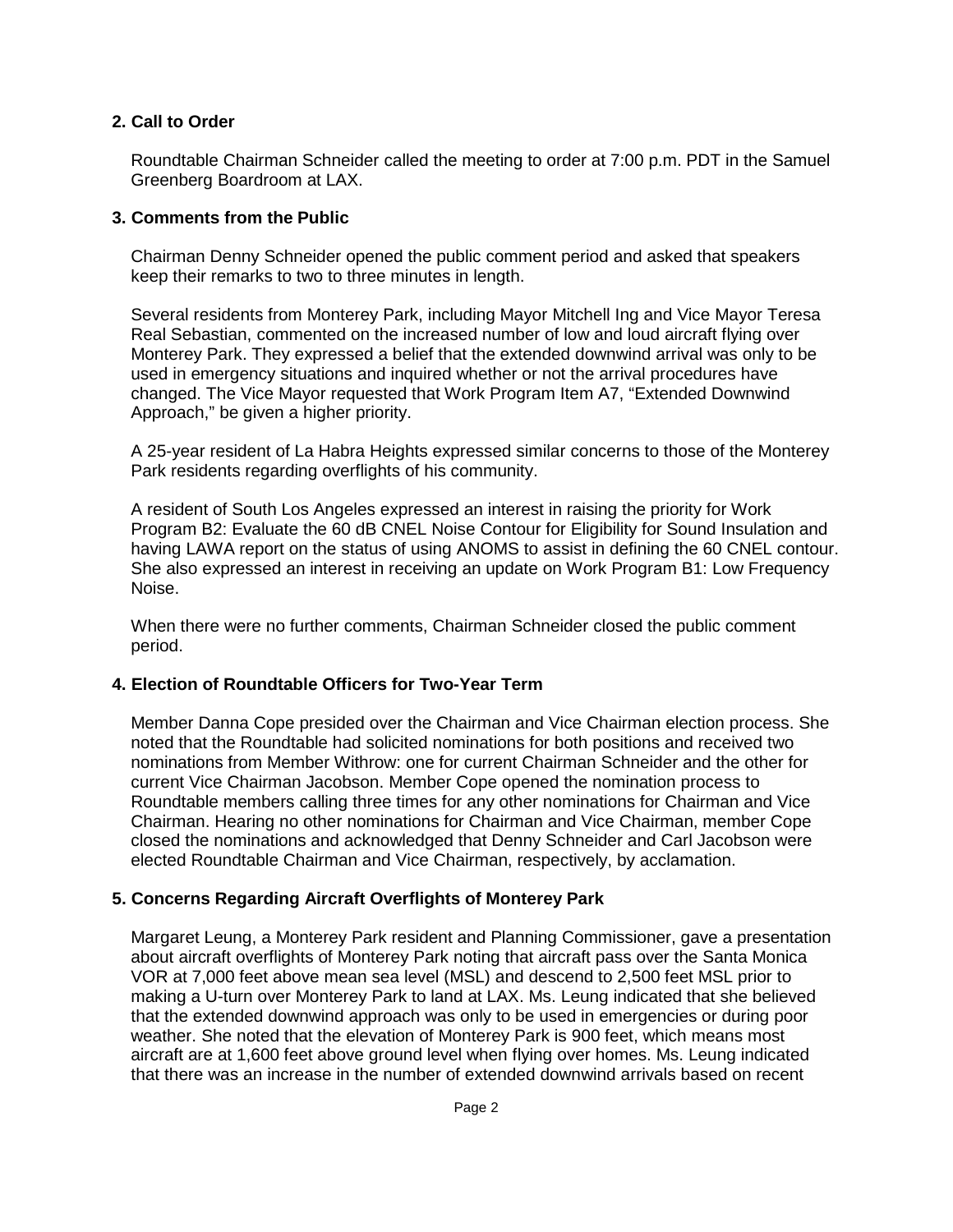statistics provided by LAWA. She also cited previous written requests by the Roundtable to the FAA to incorporate noise mitigation measures into the Metroplex process that have received no response.

LAWA representative Scott Tatro noted that the extended downwind approach is not used for emergencies, but for times when LAX is not operating under visual flight conditions. LAX Airport Traffic Control Tower (ATCT) representative Terry Boyle added that the extended downwind arrival is also used during times of increased air traffic volume.

Ms. Leung provided several recommendations in her presentation for the Roundtable's consideration to improve the noise situation at Monterey Park. Ms. Leung's presentation can be found under Presentations ("Monterey Park Presentation") on the Roundtable webpage at [http://www.lawa.org/LAXNoiseRoundTable.aspx.](http://www.lawa.org/LAXNoiseRoundTable.aspx)

#### **6. Work Program A13 – Follow-up Discussion on the North Downwind Arrival Study**

Mr. Alverson noted that during the Special Roundtable Meeting on June 8, 2016, at which the North Downwind Arrival Study Results were discussed, the Roundtable did not take any action on this item that evening. He provided a brief review of the study results and offered some potential recommended next steps for the Roundtable's consideration.

Member Lehrman indicated that she disputed the narrative of the study results, but understands that is what the data show. She also indicated the change in aircraft activity over Culver City did not begin in 2014 or end in 2015.

After member discussion, Member Pulido made the following motion, which was seconded by Member Murray and approved unanimously by the Roundtable:

The Roundtable shall:

- 1. Make a formal request of the FAA to investigate this issue further to arrive at a plausible explanation for the narrowing of the flight track dispersion, increased noise complaints under the north downwind arrival, and increased overflights of Monterey Park, La Habra Heights, and other affected communities;
- 2. Invite the FAA to present the results of its investigation at a future Roundtable meeting; and
- 3. Request that in the future, the FAA provide LAWA and the Roundtable with advance notice of changes in air traffic control practices or procedures that narrow flight tracks or newly expose residents to aircraft noise.

The complete presentation related to the Follow-up Discussion on the North Downwind Arrival Study can be found on the Roundtable webpage at [http://www.lawa.org/LAXNoiseRoundTable.aspx.](http://www.lawa.org/LAXNoiseRoundTable.aspx)

#### **7. Work Program A1 – Briefing on FAA So Cal Metroplex Project**

In response to a prior request from the Roundtable, Mr. Tatro gave a briefing on the FAA's Southern California Metroplex Project, which is part of a national process to take advantage of satellite-based navigation capabilities to make the national airspace system more efficient. He reviewed the Roundtable's efforts pertaining to the Metroplex such as seeking FAA's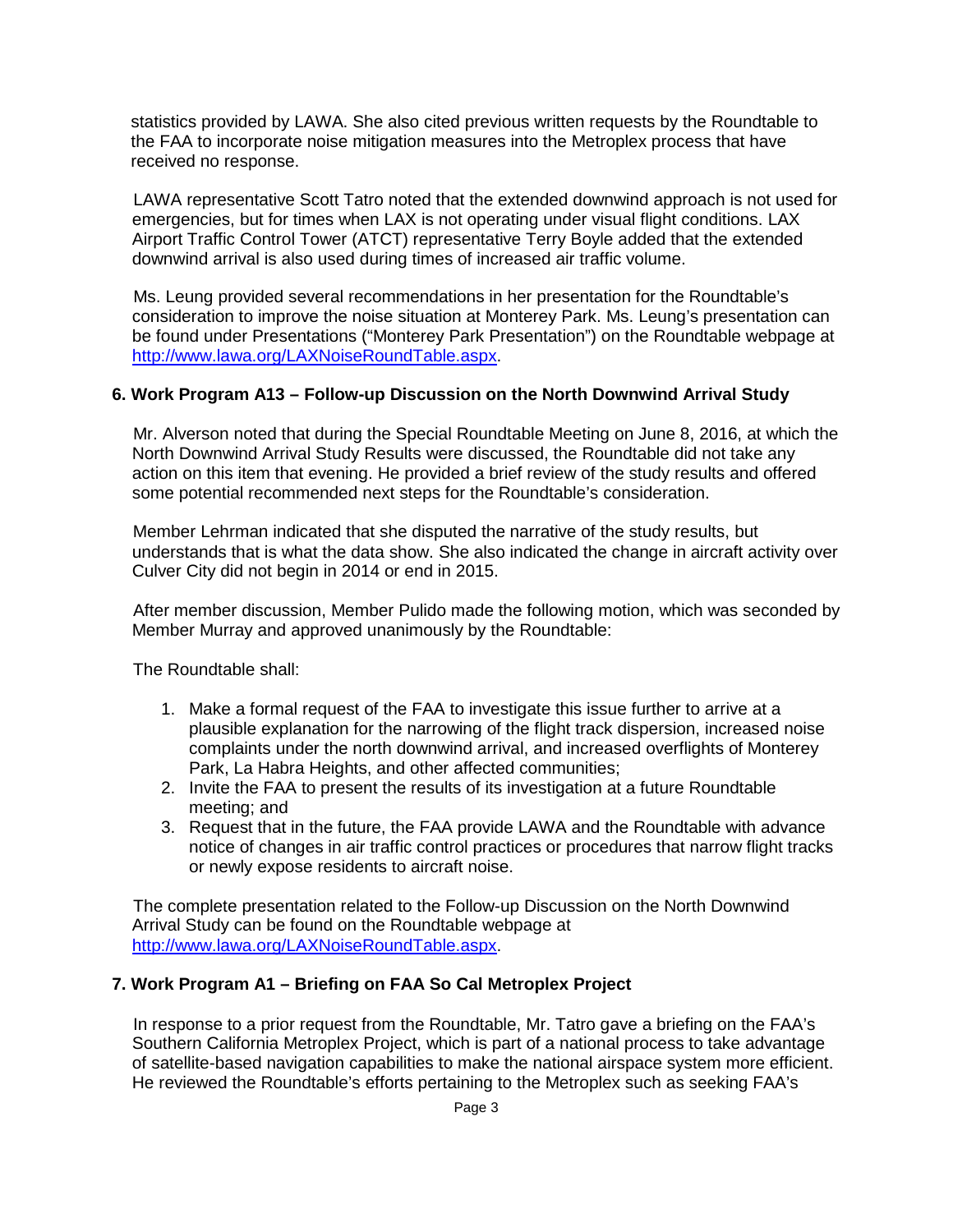support for several recommendations to address noise issues, commenting on the Metroplex proposed procedures, and requesting an extension of the project's Draft Environmental Assessment (EA) public comment period. He reviewed several examples of the proposed Metroplex flight procedures and pointed out the potential noise effects of those procedures.

He also discussed LAWA's outreach efforts in providing information about the Metroplex project by posting information on LAWA's website and providing briefings to the Mayor's Office, City Council IGTC&T Committee, and several council district and congressional offices to increase awareness of the project.

In term of the next steps, LAWA will continue to review available Metroplex materials and is planning to conduct additional public briefings. The FAA is planning to release the Metroplex Final EA this summer, which will include responses to comments. Thereafter, the FAA will start implementing the proposed procedures in 3 phases based on publication cycles of the aeronautical/flight charts with November 2016, April 2017, and May 2017 listed as possible implementation dates.

The complete presentation related to LAWA's Staff Update on the FAA's Southern California Metroplex Project can be found on the Roundtable webpage at [http://www.lawa.org/LAXNoiseRoundTable.aspx.](http://www.lawa.org/LAXNoiseRoundTable.aspx)

#### **8. Work Program B5 – Update on Sound Insulation Programs**

LAWA Staff Member, Georgianna Streeter, provided a status report on the Noise Mitigation Programs at LAX, noting that 2015 was a very active year. The program jurisdictions (City of El Segundo, City of Inglewood, and County of Los Angeles) ramped up production to insulate as many homes as possible prior to the new FAA eligibility requirements going into effect in 2016 (Cutoff date extended from Oct 2015 to the end of 2015). To date, approximately 71% of the dwelling units surrounding LAX that qualified for sound insulation have been treated.

As of January 2016, the FAA requires homes within the FAA-approved 65 CNEL contour to have an interior sound level of 45 CNEL or greater in order to qualify for sound insulation. LAWA released its acoustical testing plan in October 2015 to help jurisdictions assess whether a dwelling unit exceeds the 45 or greater CNEL interior noise level. Testing of homes has begun in Inglewood and L.A. County, and so far about 75 % of the homes are passing, which is higher than expected.

Also in January 2016, the FAA approved the 2015 and 2020 Noise Exposure Maps for LAX, which establish the new boundary for LAX sound insulation programs and may affect the number of homes eligible for the programs.

The sound insulation program for homes located in the City of Los Angeles is completed and closed. LAWA has no plans to reactivate the City of Los Angeles program, but would not rule out doing so in the future after eligible dwelling units in other jurisdictions are completed.

Sound insulation work for schools in the Lennox and Inglewood Unified School Districts is continuing.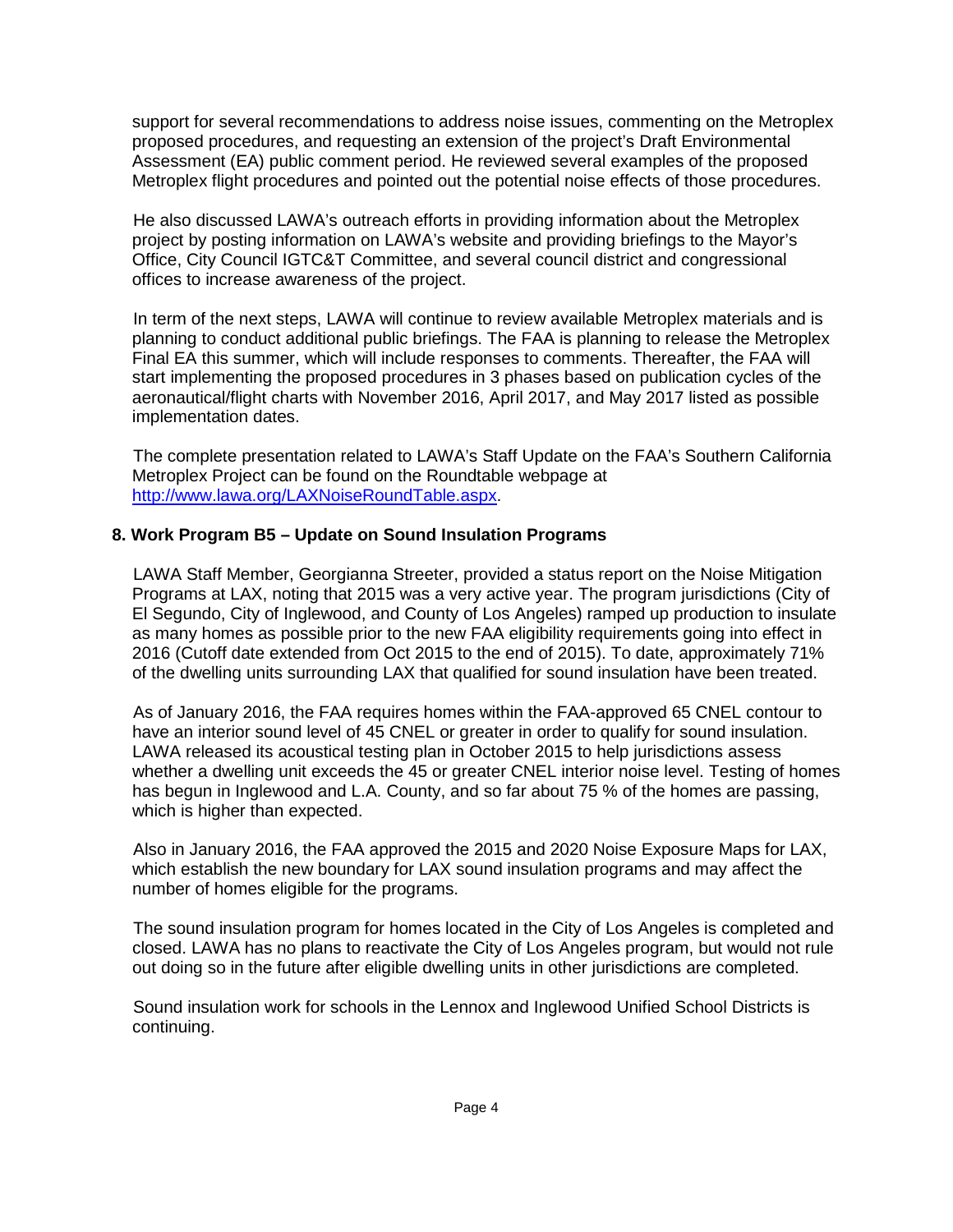The complete presentation related to LAWA's Status Report on Noise Mitigation Programs can be found on the Roundtable webpage at [http://www.lawa.org/LAXNoiseRoundTable.aspx.](http://www.lawa.org/LAXNoiseRoundTable.aspx)

### **9. Statistical Update on Aircraft Operations**

Due to the length of the Agenda Items 3 and 5, the statistical update on aircraft operations was postponed to a future meeting.

#### **10. Aviation Noise News Update**

Due to the length of the Agenda Items 3 and 5, the aviation noise news update was postponed to a future meeting.

#### **11. Roundtable Member Discussion**

LAX ATCT representative Terry Boyle explained that the reason that aircraft descend to 2,600 feet on the north downwind arrival route is to maintain 1,000 feet vertical separation from the straight-in arrivals from the east, which are at 3,600 feet. He added that there was a great deal of low visibility weather at LAX in May and June, which is referred to as the May Gray and the June Gloom. Low visibility conditions require greater lateral aircraft separation to ensure safety and, in turn, require aircraft to fly an extended downwind approach.

Member Ghiya asked LAWA to confirm that it is on schedule to report on La Habra Heights overflights at the September 14, 2016 Roundtable meeting. Mr. Tatro confirmed that LAWA is preparing to give the La Habra Heights presentation at the September Roundtable meeting.

Mr. Tatro mentioned that LAWA is improving its noise complaint handling system and has retained the services of PlaneNoise to begin that process. PlaneNoise will provide residents a simplified web-based complaint form and a mobile phone application to file complaints, and will provide LAWA with automatic transcription of voice messages received through the noise complaint hotline. While the system will be highly automated, it will still allow callers to transfer to a live person if they so choose.

## **12. Formal Action Items and Other Requests**

#### **Actions Taken**

The Roundtable members elected Denny Schneider and Carl Jacobson by acclamation to continue serving as Chair and Vice Chair, respectively, for a two-year term.

The Roundtable agreed to request formally that the FAA investigate the temporary narrowing of the north downwind arrival flight tracks, present FAA's investigation results at a future Roundtable meeting, and provide LAWA and the Roundtable with advance notice of changes in air traffic control practices or procedures that may adversely affect residential areas. The Roundtable will also request that the FAA provide explanations for the increased aircraft overflights in Monterey Park and La Habra Heights as well as the increase in noise complaints associated with the north downwind arrivals.